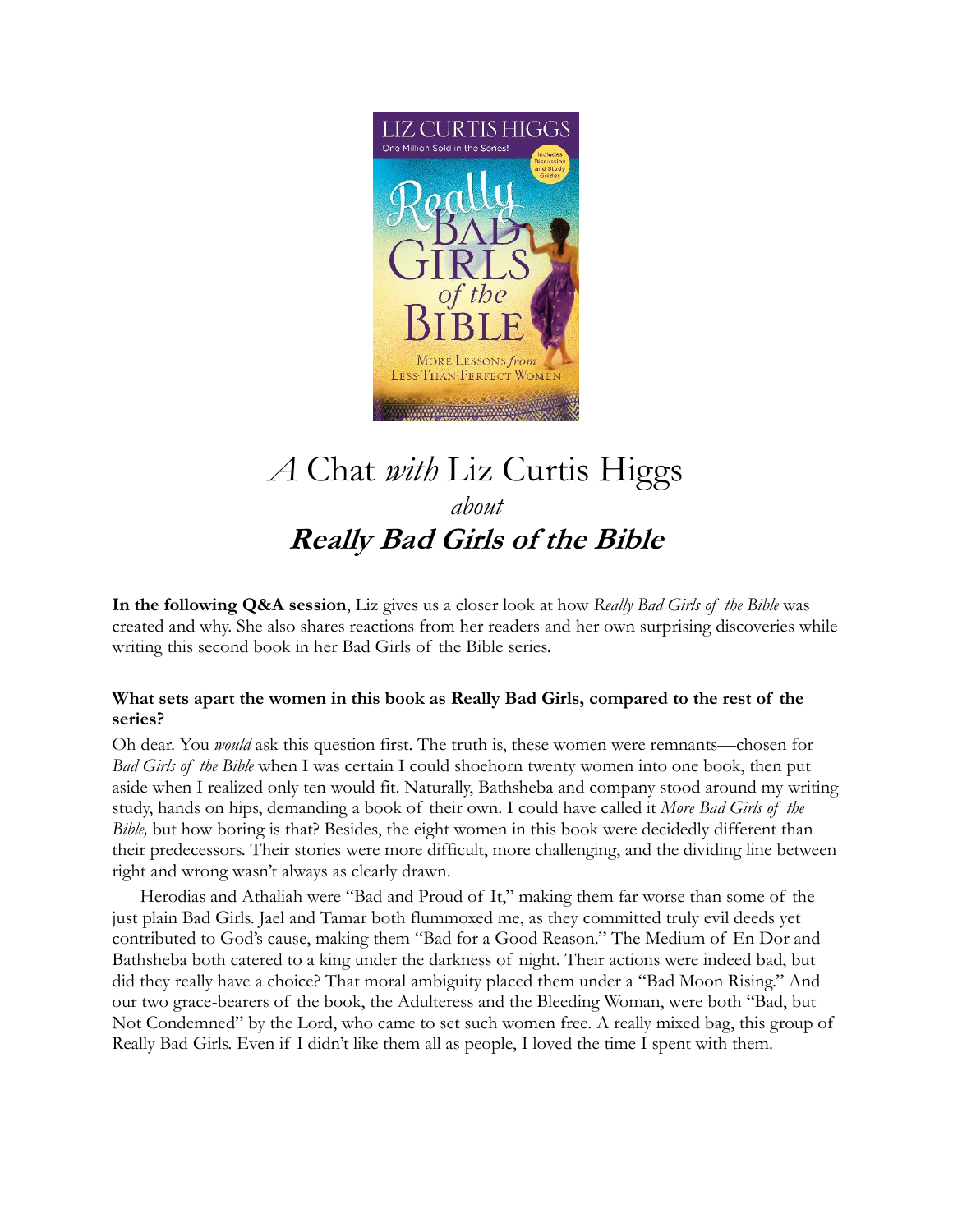#### **Which woman's story do you personally find it easiest to relate to and why?**

For all the reasons unveiled in her chapter, the Adulteress is the one who most speaks to me. When I found the opening epigraph for her chapter, William Somerville's captivating phrase "peculiar grace" gave me both my fictional character's name and her quirky personality. The notion of having her be a model for art students flowed naturally from the next line about "boldest painters." Then a red dress and white paint came to mind and…well, let's just say I feared I might short-circuit the keyboard, so steady was my flow of tears. I never feel closer to the Lord than when I'm writing, and when he paints a picture for me, as Dr. Consuelo did for Grace, it's all I can do to get the words on the page, praying I've captured what God has graciously shown me.

Grace's story and the biblical story both align with a painful experience from my own life. In my freshman year of college, a group of mean-spirited guys stole my clothes while I was in bed with one of their buddies. He slipped out a few minutes later, leaving me alone in his dorm room, while they stood in the hall, laughing uproariously, waiting for me to emerge. I did so, wrapped in a bed sheet, crimson from head to toe. Oh yes, I've felt this woman's shame. I know what it's like to be condemned by friends and strangers alike. But Jesus held no stones in his hands. Only grace.

#### **Which of the Really Bad Girls do most women seem to connect with?**

Judging by my mailbox, the Bleeding Woman is our far-and-away favorite. One dear sister wrote, "I have suffered from and battled with depression for seven years. Two suicide attempts later, I'm beginning to understand and strive for the same faith this bleeding woman had. I'm in complete awe of her." Me too.

Many readers have rightfully asked, "What's her story doing in a book about Bad Girls?" Of course, today we would never see her as anything but desperately sick. But two thousand years ago, she would have been labeled a Really, Really Bad Girl by her neighbors, since physical ailments were considered a direct result of sin. Hence, our unnamed sister with the issue of blood belongs here, since she'd have been marked as a serious sinner in her time, with a vile disease to prove it.

There's another reason I included her in this book: after so much murder and mayhem, so much sex and sorcery, we needed one utterly redemptive story to bring things to a satisfying close. I can't think of a more glorious example of faith in action than this woman's journey to wholeness. And what a revelation that Jesus didn't say, "Your sins are forgiven"; he said "be freed from your suffering" (Mark 5:34). The people of Capernaum might have called her Really Bad, but Jesus called her Really Healed.

## **In the introduction, you describe having spent a decade in a pit. Do many of your readers identify with your experience?**

More than I could have possibly imagined when I wrote those words. One woman, who signed her letter "A Recovering Really Bad Girl," shared with me, "I have been in the front seat of that car with you, sister—the morning after a night of whatever—and I know the feeling of not wanting to go on. Yet I know that God doesn't go back—he has forgiven and forgotten my sins. He loves me again and again. Unbelievable!"

Another sister wrote, "When I read the introduction of your book, it produced cleansing tears, realizing that God was right there in the pit with me, waiting to take me home. I shared your pit story with a friend of mine, and she shared it with her sister, who was not saved and really despised Christianity. Your story made her cry and now *she* believes in Jesus. Her experience was a miracle!"